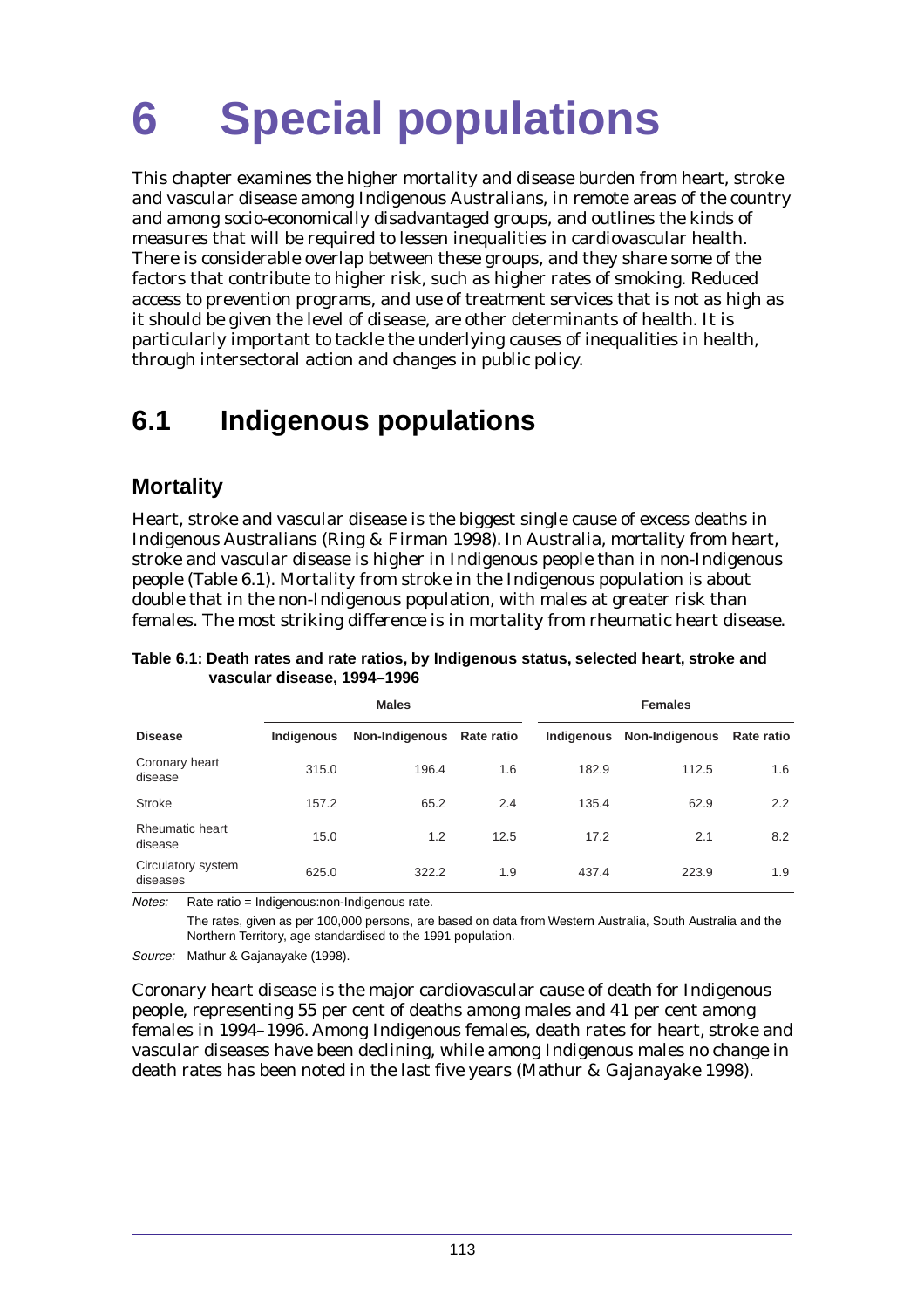#### **Comparison with other Indigenous populations**

Current levels of coronary heart disease and stroke in the Indigenous population in Australia are substantially higher than those for the Indigenous populations of New Zealand and the United States. During 1990–1994 the mortality rate from coronary heart disease among the Australian Indigenous population was 33 per cent higher than the corresponding rate for Maoris. Mortality rates for stroke and hypertension were two to six times higher than those for the other Indigenous populations (Ring & Firman 1998).

In the early 1970s, rates of stroke in Maoris were comparable with those of Indigenous Australians, while their rates of coronary heart disease were higher. In Maoris, both rates fell rapidly over the next 20 years. While it is recognised that the factors having an impact on the health of Indigenous peoples vary between countries, these findings suggest that if suitable preventive and therapeutic measures were taken, mortality from heart, stroke and vascular disease among the Australian Indigenous population could fall rapidly over the next several decades (Ring & Firman 1998).

# **Prevalence of risk factors in the Indigenous population**

Several behavioural risk factors for heart, stroke and vascular disease are known to be more prevalent among Indigenous Australians than among their non-Indigenous counterparts. The risk factors compared here include smoking, alcohol use, obesity, diabetes and physical inactivity among persons aged 18 years or above (Table 6.2). National data are not available for the Indigenous population for high blood pressure or high blood cholesterol.

| .                      |                |                    |               |
|------------------------|----------------|--------------------|---------------|
| <b>Risk factor</b>     | Indigenous (%) | Non-Indigenous (%) | Rate ratio    |
| Current smokers        | 51             | 23                 | $2.2^{\circ}$ |
| High-risk alcohol use* | 21             | 8                  | 2.6           |
| Obesity**              | 28             | 18                 | 1.6           |
| <b>Diabetes</b>        | 5.1            | 2.2                | 2.3           |
| No physical activity#  | 40             | 34                 | 1.3           |

**Table 6.2: Prevalence of risk factors for the Indigenous and non-Indigenous populations, 18+ years**

\* Proportion among those who reported any recent alcohol use.

\*\* Based on measured height and weight, age standardised to the 1991 Australian population. The comparison is for Indigenous and all Australians.

Rates for current smokers, high-risk alcohol use, diabetes and no physical activity have not been age standardised due to insufficient sample size.

# Relates to leisure time physical activity.

Note: Rate ratio = Indigenous:non-Indigenous rate.

Sources: ABS (1999); Cunningham & Mackerras (1998); AIHW analysis of 1994 NATSIS (ABS 1996) and 1995 NHS (ABS 1997c).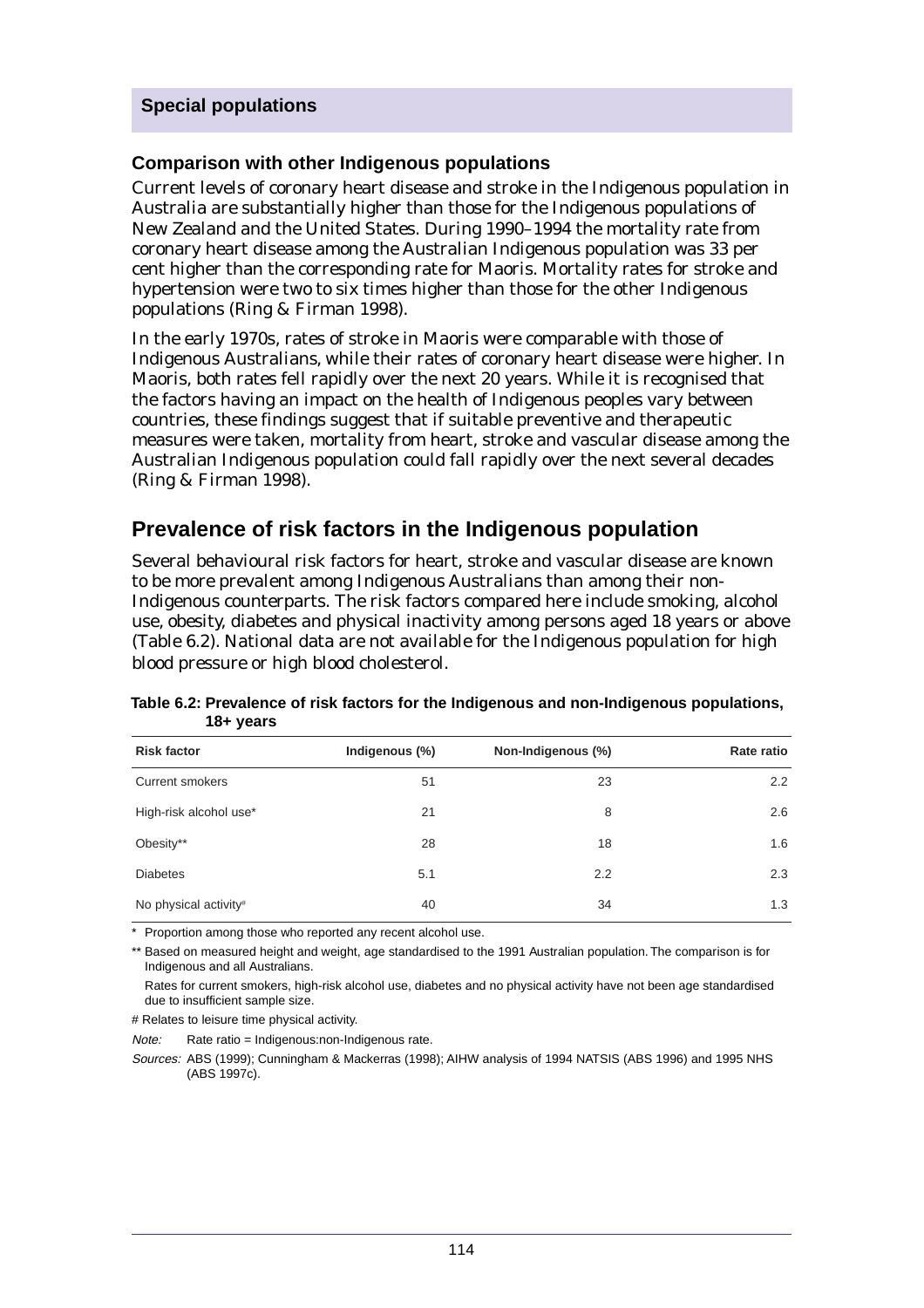### **Smoking**

Among Indigenous Australians, the rate of smoking is twice that in the general population. The National Health Survey has found that among Indigenous people 18 years and over, 56 per cent of males and 46 per cent of females are smokers this is about twice the proportion found in the non-Indigenous population (ABS 1996). There are consistent reports that, in the Northern Territory, the pattern of tobacco consumption among Indigenous Australians tends to be heavy. According to one study, 30–50 per cent of young males in some Aboriginal communities report smoking over 25 cigarettes per day (Burns et al 1995) compared with 11 per cent of all similarly aged Australian males.

In urban areas, Indigenous people underestimate the risks associated with smoking, and are less likely to give up or reduce their tobacco intake than are non-Indigenous people (DHFS 1996). In a rural community studied by Hogg (1994), Indigenous people were more likely to be current smokers than were the general population living in capital cities. In Western Australia and the Northern Territory, rates of hospital admissions and deaths from tobacco-related conditions have been found to be much higher among Indigenous people than non-Indigenous people (Unwin et al 1994; 1995; Plant et al 1995; Cunningham & Condon 1996).

# **Alcohol**

The proportion of Indigenous Australians who consume alcohol is lower compared with non-Indigenous people. However, it has been found that Indigenous people who drink are more likely to consume harmful quantities of alcohol than the general population (ABS & AIHW 1997; Hunter et al 1991; Hogg 1994).

#### **Obesity**

There is little difference in the proportion of overweight or obese people among Indigenous Australians (61 per cent) and all Australians (56 per cent). However, obesity itself is more common among Indigenous Australians (28 per cent) than all Australians (18 per cent) (see Table 6.2). Thirty per cent of Indigenous women are obese compared with 18 per cent of Australian women. Comparable figures for men are 25 per cent and 18 per cent.

#### **Diabetes**

According to the 1995 National Health Survey, Indigenous Australians have over twice the prevalence of diabetes of non-Indigenous Australians (Table 6.2). Other studies show similar results. During 1992–1994, mortality from diabetes among Indigenous people was estimated to be 15 times higher than that among their non-Indigenous counterparts (Anderson et al 1996). Available data suggest that the overall prevalence of diabetes among Indigenous adults is between 10 per cent and 30 per cent, at least two to four times that of the non-Indigenous population (de Courten et al 1998). A recent study of Indigenous children and adolescents has documented a high prevalence of Type 2 diabetes (2.7 per cent), and of risk factors for Type 2 diabetes and heart, stroke and vascular disease (Braun et al 1996). Pooled data from south-eastern and central Australian Indigenous people aged 20–49 years showed a 12 per cent prevalence of Type 2 diabetes, compared with 1 per cent in a Victorian country town sample of non-Indigenous people in the same age range (Guest & O'Dea 1992).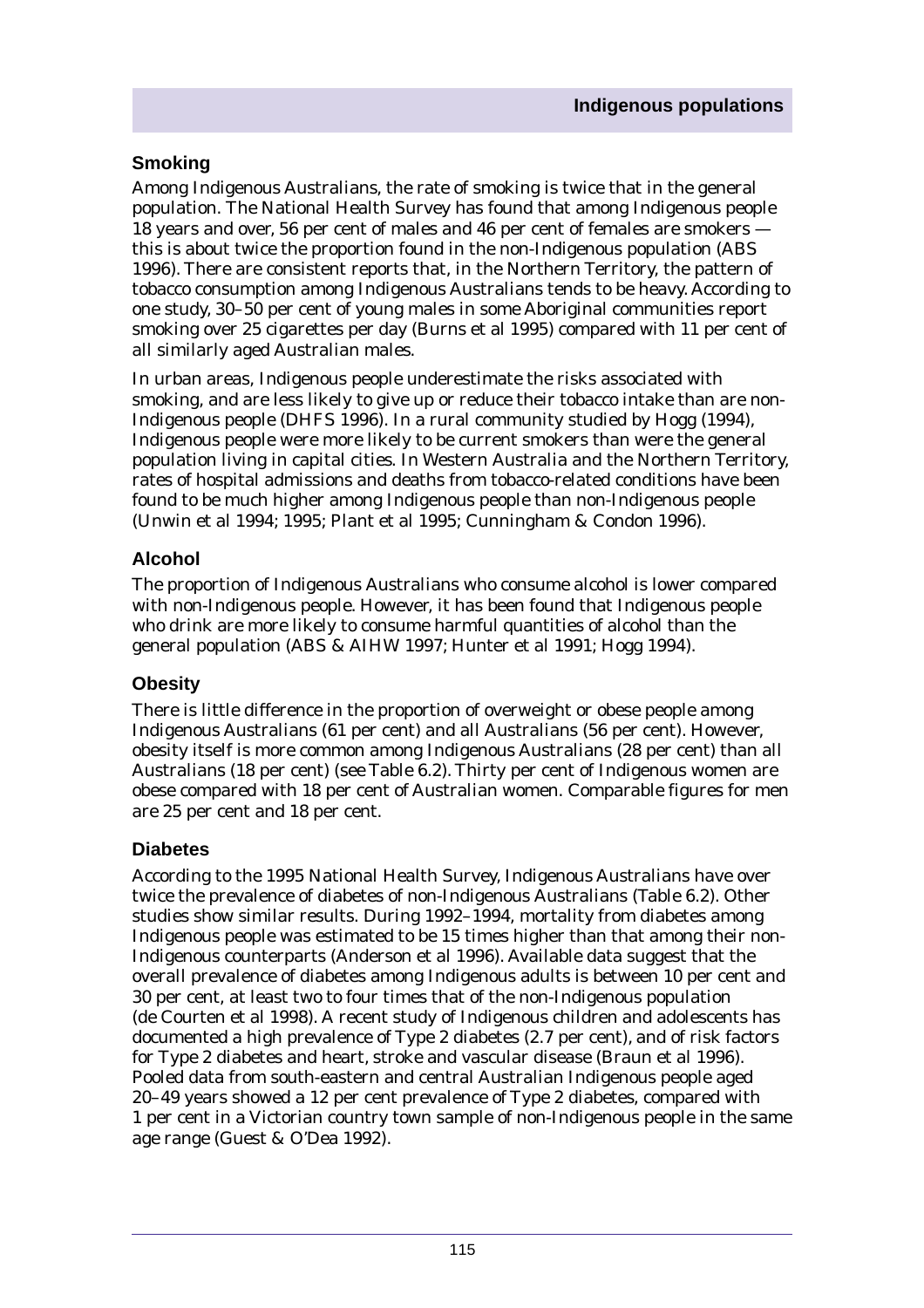#### **Physical inactivity**

Indigenous people are more likely than non-Indigenous to report no physical activity in their leisure time. In 1995, 40 per cent of Indigenous Australians reported no physical activity for sport, recreation or exercise, compared to 34 per cent of the non-Indigenous population. Indigenous women of all ages are more likely than their non-Indigenous counterparts to be physically inactive. For men, this is only true for 18–44 year olds.

#### **High blood pressure**

While there are no national data on the prevalence of high blood pressure in Indigenous populations, data from the Kimberley region suggest that high blood pressure is two to three times more prevalent among Indigenous Australians than among non-Indigenous Australians (Smith et al 1992a). In the same group of Indigenous people, drinking and obesity were associated with high blood pressure. There was also a positive association between high blood pressure and cholesterol level, independent of the relationship of cholesterol with age and body mass index (BMI) (Smith et al 1992b).

# **Admissions to hospital and rates of heart, stroke and vascular disease procedures**

Table 6.3 presents hospital separation rates for heart, stroke and vascular disease by Indigenous status in 1996–97, showing that, overall, Indigenous Australians are admitted to hospital at a substantially higher rate than the non-Indigenous population, particularly in rural and remote areas.

|                         | <b>by margenous status, 1990 91</b> |       |        |       |
|-------------------------|-------------------------------------|-------|--------|-------|
| <b>Population group</b> | Urban                               | Rural | Remote | Total |
| Indigenous              | 2,000                               | 3,100 | 2,700  | 2,600 |
| Non-Indigenous          | 1,600                               | 1,700 | 1,400  | 1,700 |
| Rate ratio              | 1.2                                 | 1.8   | 2.0    | 1.5   |

**Table 6.3: Hospital separation rates for diseases and disorders of the circulatory system, by Indigenous status, 1996–97**

Notes: Does not include stroke.

Rates, age standardised to the 1991 Australian population, are given per 100,000 population. Excludes Tasmania.

Rate ratio = Indigenous:non-Indigenous rate.

Source: AIHW National Hospital Morbidity Database (unpublished data).

Data from the AIHW hospital morbidity database<sup>8</sup> suggest that the rates of surgical and investigative procedures may be lower among the Indigenous than among the non-Indigenous population

#### **National targets**

A range of targets and indicators has been approved by AHMAC to monitor the performance of governments in improving the health of Indigenous Australians. The National Health Information Management Group will oversee the collection

8 Data from South Australia, Western Australia and the Northern Territory for procedures, separations and uptake of treatment where the principal diagnosis was cardiovascular disease.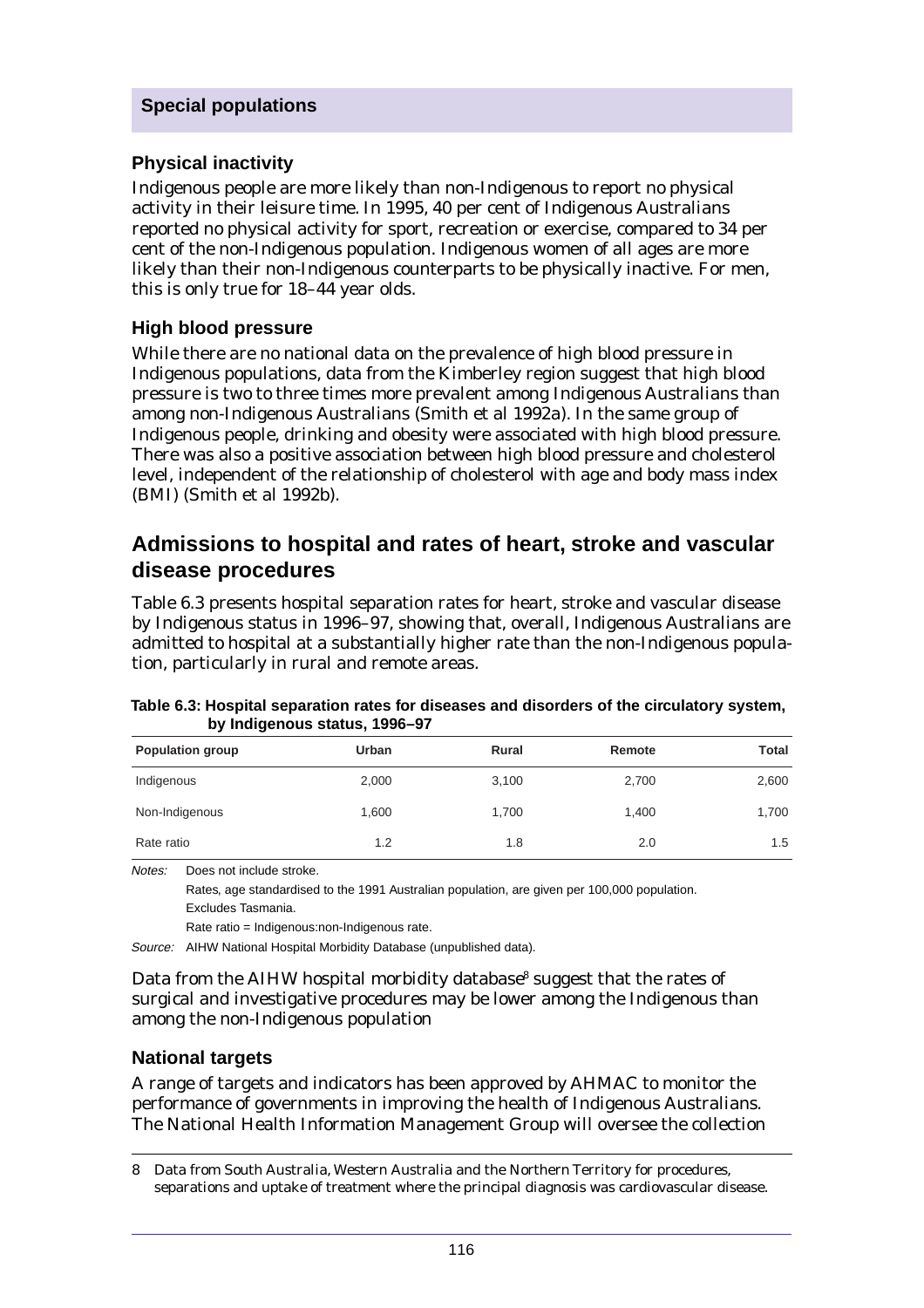and publication of a national report against the indicators. OATSIH, in consultation with the Aboriginal Health Units will produce an analysis of the report which will be used for development of national policy and setting of priorities on Indigenous health.

The following targets are relevant to cardiovascular health:

- reduce mortality from coronary heart disease by 50 per cent by 2008;
- reduce mortality from rheumatic heart disease by 50 per cent by 2008;
- reduce mortality from diabetes by 20 per cent by 2008;
- reduce prevalence of smoking by 25 per cent by 2008; and
- reduce prevalence of overweight and obesity in the 25–64 year age group by 15 per cent by 2008.

# **Indigenous people — issues for health services**

Poverty, lower education levels and cultural and racial barriers are the major issues that affect Indigenous Australians. The standard of facilities in Indigenous communities continues to be unacceptably low.

These conditions make access to mainstream prevention and treatment services difficult for Indigenous people. In remote areas, these difficulties are exacerbated by problems caused by distance. In addition, current models of funding and delivery of services do not reflect the increased needs of Indigenous populations. The principles of self determination in health care, embodied in the WHO Alma Ata declaration of 1978, are critical to improvements in Indigenous health.

Some of the health service issues and strategies to address them are discussed below.

#### **Primary prevention and primary health care**

The following issues regarding essential services and primary prevention apply to urban, rural and remote Indigenous populations, and more generally to remote populations. The strategies necessary to achieve goals in Indigenous health comply with those used in the health promotion framework discussed in Section 3.1.

Community activities that aim to deal with the underlying causes of ill health should be developed. Consistent with principles of self determination, communities should determine their own priorities and have opportunities to provide input regarding health care needs and to contribute to the development of policy which affects their health care. Comprehensive primary prevention programs should include the following.

- Assessment of risk factors with appropriate follow-up integrated into primary health care.
- Information and recall systems, including reminder and recall systems for opportunistic screening and interventions, and the generation and maintenance of registers. There should be performance indicators for agreed health service activities, and standard protocols for treatment of sore throat, rheumatic heart disease, coronary heart disease (including emergency management), diabetes and high blood pressure.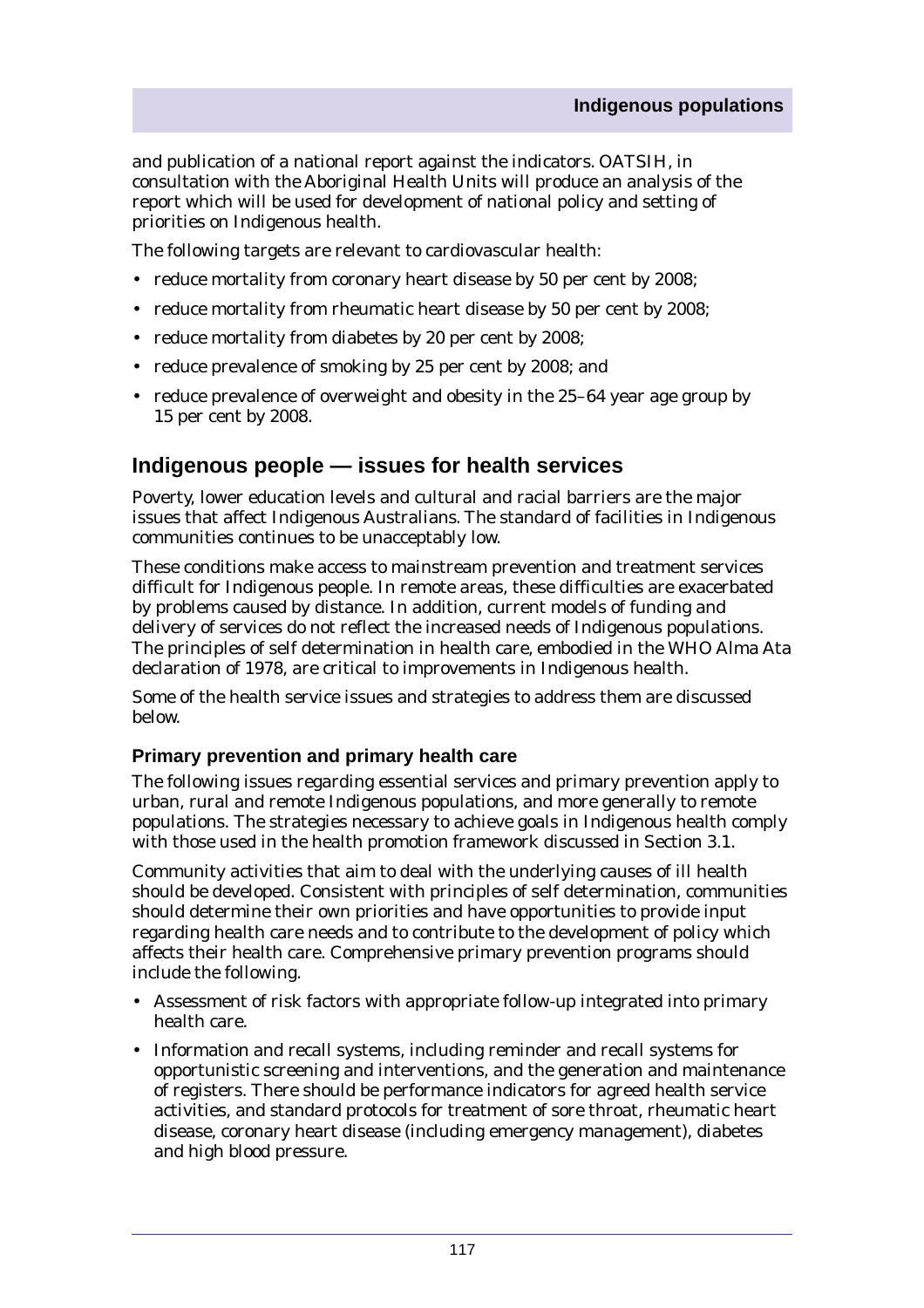- Sufficient well trained staff comprehensive staff education should incorporate protocols, including regular updating of skills in cardiopulmonary resuscitation and locally appropriate cultural orientation.
- Adequate infrastructure including housing for staff and clinic facilities.
- Functional transport to allow people access to appropriate health care when needed.

Other issues specific to Indigenous populations include problems of access (discussed below) and the need to ensure that staff have the necessary crosscultural skills to work effectively with Indigenous people. Another concern is the proliferation of vertical health-related programs from a variety of organisations, with little implementation or integration. There is a need for coordinated primary health care activity, and partnerships with Aboriginal Community Controlled Health Services, the National Aboriginal Community Controlled Health Organisation, and relevant government health services.

Priorities for prevention of coronary heart disease in the Indigenous population include:

- nutrition programs that include improved access to good quality affordable fresh fruit and vegetables in remote communities (Zatonski et al 1998; Leonard et al 1995; Lee et al 1994);
- reducing the prevalence of tobacco smoking, through a strategic multisectoral approach which addresses issues such as heavy patterns of consumption and the social and ceremonial significance of tobacco in traditionally oriented Indigenous communities (DHFS 1996);
- increasing physical activity;
- reducing the prevalence of harmful and hazardous consumption of alcohol; and
- improving maternal and child health.

#### **Access**

Health services should be designed to minimise barriers to health care. The employment of Indigenous staff and having an environment that is 'culturally appropriate' and friendly, have been demonstrated to improve attendance (Inala Community Health Service 1997).

The Commonwealth Remote Communities Initiative introduced in 1997–98 aims to improve access to primary health care services in about 35 remote Indigenous communities that currently have little or no access to such services. Joint planning has been undertaken to identify those communities in greatest need.

There should be further research into barriers hindering access to health services by Indigenous people, and the development of orientation programs for staff that include relevant cultural and historical issues as well as health issues. Hospital services need to work closely with primary health care services to ensure that staff practices and systems accommodate and support the needs of Indigenous people and maximise continuity of care. This is particularly important in coordinating specialist visits and ensuring suitable reception, transport and accommodation is available to those in remote areas who need specialist care.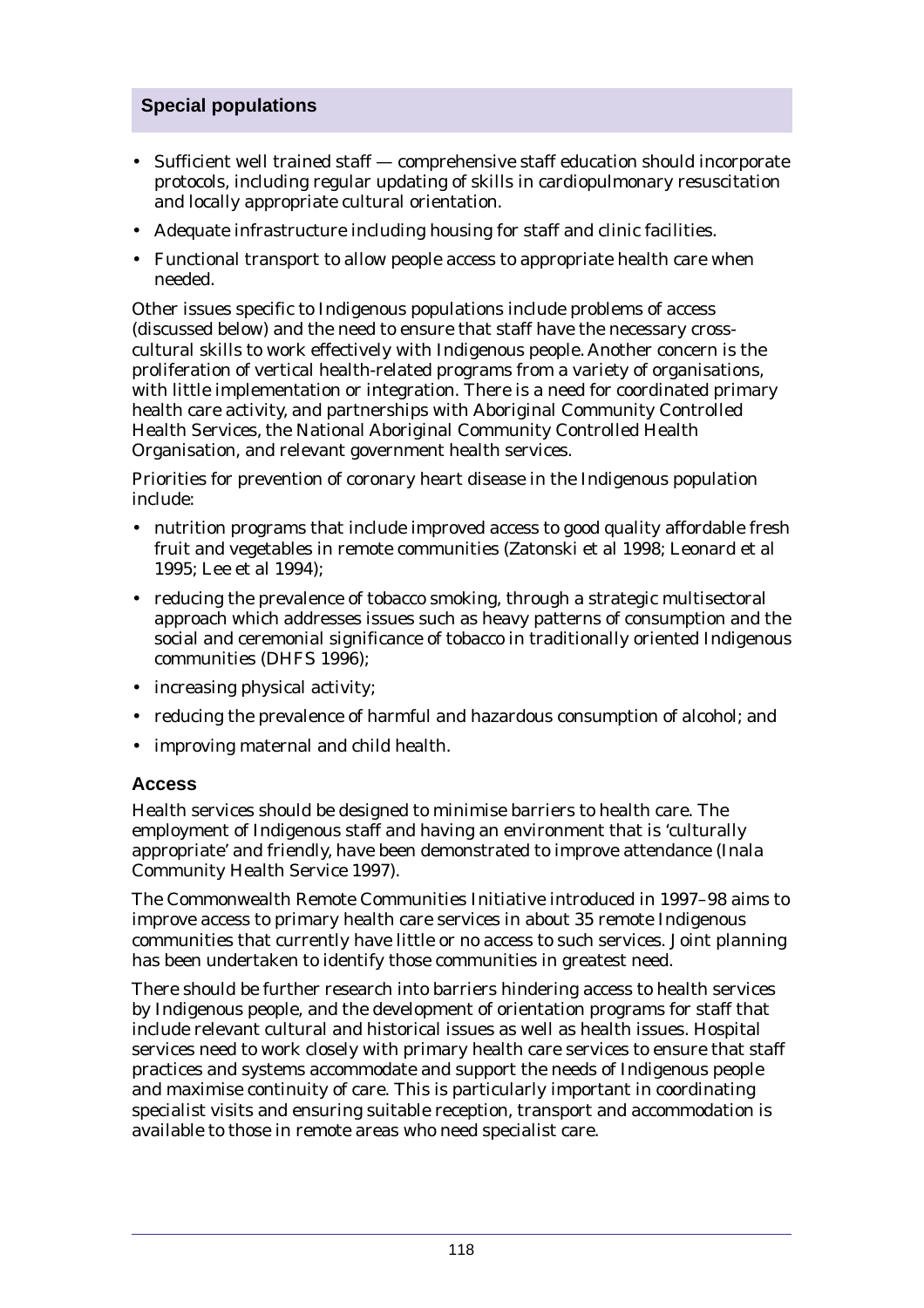#### **Secondary prevention**

As discussed in Chapter 4, secondary prevention in people with established heart, stroke and vascular disease has been shown to significantly reduce the risk of further events. Effective secondary prevention includes treatment with drugs such as aspirin, beta blockers and ACE inhibitors, rehabilitation and continuing attention to reducing levels of risk factors. It is important that Indigenous communities and health services are involved in the development of secondary prevention and rehabilitation programs.

#### **Information issues**

The major information issues in Indigenous populations also generally apply to remote areas and include the following:

- community-based primary management of chronic disease (including heart, stroke and vascular disease, rheumatic heart disease, diabetes, renal disease, respiratory disease) is complex and may involve many care providers;
- in remote settings, the turnover of staff is high, and training of staff and levels of clinical competency are variable;
- standard evidence-based treatment protocols improve continuity of management in these settings;
- these protocols can be incorporated into information systems which could be used by all health workers for opportunistic screening, recall and review, including the generation of registers and reports; and
- such systems already exist in some health services, and should be introduced (with adequate training and support) into all primary health care clinics in remote communities.

#### **Funding for health services**

Currently, the total per capita health spending for Indigenous people is about 8 per cent higher than that for non-Indigenous people (Deeble et al 1998), with 55 per cent of spending occurring in the hospital sector. Despite the fact that primary prevention and appropriate public health care have the potential for the greatest gains in cardiovascular health in Indigenous people, current prevention and public health care programs are fragmented and under-resourced.

Current health spending would be adequate if the Indigenous population was only 8 per cent sicker than the total population. Most measures, however, show that the Indigenous population has a level of health two to three times worse than that of the total population (ABS & AIHW 1997). Existing funds cannot adequately address the current burden of illness, let alone provide the preventive and other services required to break the cycle.

The National Aboriginal Health Strategy set a target of achieving 'equal access to care appropriate to need'. Nevertheless, current funding mechanisms do not recognise the lack of access to MBS and PBS by a population with such high morbidity and mortality (Burns et al 1998). The situation in remote areas is complicated by the fact that the mechanisms do not take into account the extra expense involved in the delivery of services in a multidisciplinary, cross-cultural, remote situation and the relative lack of infrastructure in these areas (Burns et al 1998). It has been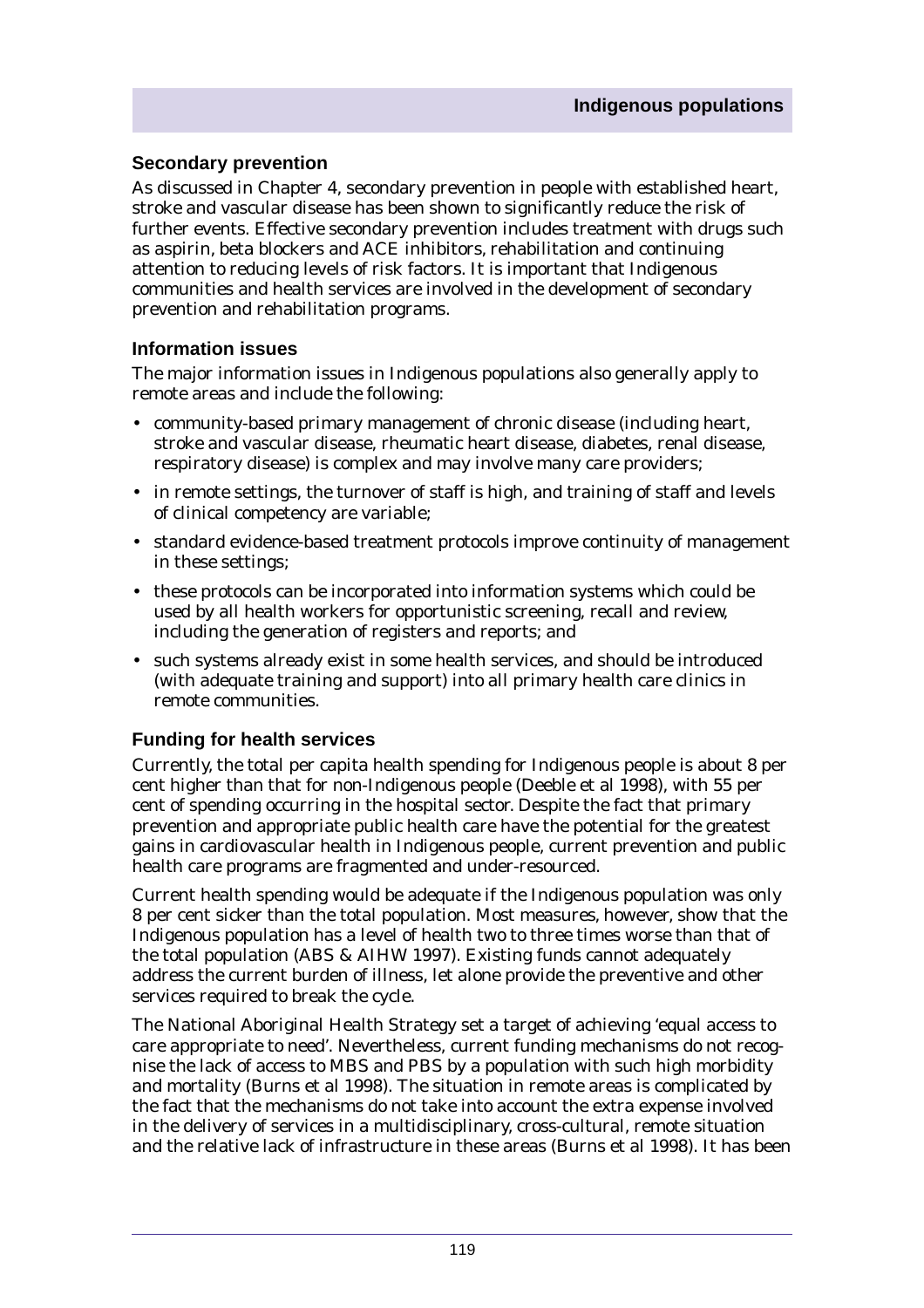suggested that to achieve equity according to need, per capita expenditure for Indigenous primary health care needs to be two to three times higher than the per capita expenditure in the mainstream (McDermott 1995; Burns et al 1998).

OATSIH is currently working with the Health Benefits Division to develop a broader approach to health financing structures for the Indigenous population. The Coordinated Care Model for delivery and funding of services is currently being evaluated through trials in New South Wales, Western Australia and the Northern Territory. These trials represent a unique partnership between Commonwealth Government and State and Territory Governments and local Aboriginal communities in relation to:

- funding issues (eg Medicare block funding in areas where there is little access);
- management of resources and control of the service by the community, including the development of effective health promotion programs (eg Tiwi for Life campaign);
- development of specific care plans drawing on a range of professional expertise; and
- evaluation of the program to include installation of a data collection system to assess the impact of the trial on the quality of the service delivered, on health outcomes and on acceptability.

While Medicare block funding will provide additional support for Indigenous health funding, it is unlikely to be sufficient unless the amounts reflect the health needs of Indigenous people, as discussed above. Nevertheless, the trials are likely to provide important information to improve aspects of continuity of care such as lack of coordination and integration of resources in the community, and the lack of integration of hospital and specialist services with community services. The Coordinated Care Model is a potential structure to address health service issues in a systematic manner. However, it should not be seen as the only effective model for funding or delivery of services, as many Aboriginal health services have been developing exemplary models over many years.

# **Rheumatic heart disease**

Most rheumatic heart valve lesions result from repeated, prolonged episodes of acute rheumatic fever associated with Group A streptococcal infections in childhood and adolescence. Rheumatic heart disease is a disease of disadvantage associated with poverty and overcrowding, lack of education and limited access to medical care to obtain adequate diagnosis and receive secondary prophylaxis with monthly injections of Benzathine penicillin. Rheumatic heart disease represents a significant and entirely preventable cause of morbidity and mortality among Indigenous Australians (Carapetis et al 1996). In Australia, it almost exclusively affects Aboriginal and Torres Strait Islander peoples.

It has been difficult to document the size of the problem of acute rheumatic fever and rheumatic heart disease in the Indigenous population because most studies have been hospital-based or restricted to small communities in diverse remote locations. Aggregated data from Western Australia, South Australia and the Northern Territory for the years 1994–1996 reveal very large differences in mortality rates for rheumatic heart disease between the Indigenous and non-Indigenous populations (see Table 6.1 on page 95). The recent study by Carapetis (1998) in the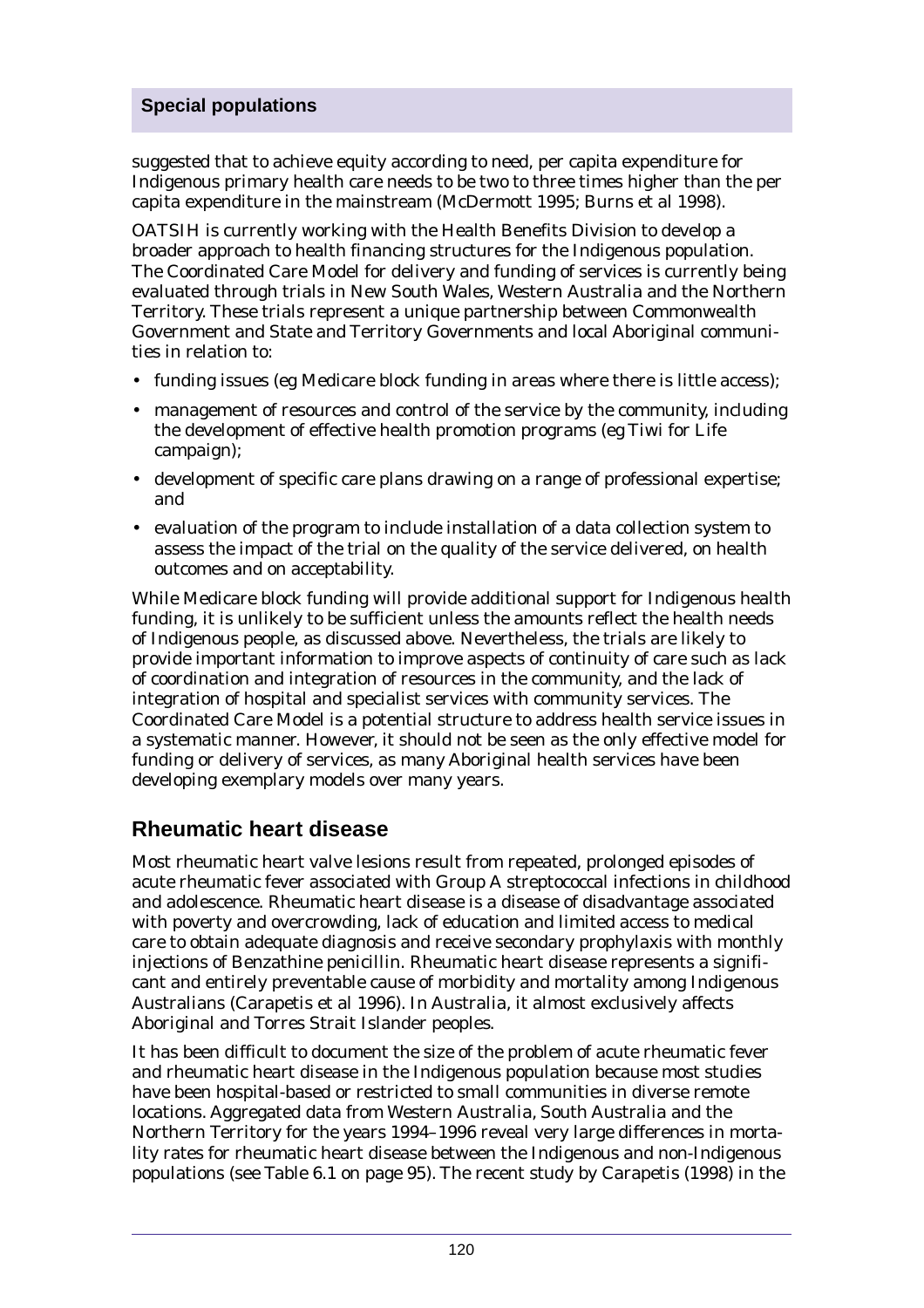Northern Territory was the first regionally based study of the epidemiology, clinical characteristics and control of acute rheumatic fever and rheumatic heart disease in Australia that provides a model for investigating the problem in other regions, and in urban, rural and remote Indigenous populations.

Training in treatment and prevention of acute rheumatic fever and rheumatic heart disease for Indigenous health workers in remote and rural sectors has taken place under the Commonwealth Rural Health Education, Support and Training program.

#### **Primary prevention of rheumatic heart disease**

Primary prevention of rheumatic heart disease requires a concerted, ongoing intersectoral effort by all levels of government and researchers to prevent acute rheumatic fever. This should:

- address socio-economic issues including overcrowding, housing and hygiene;
- develop a better understanding of the epidemiology of Group A streptococci;
- develop, organise and evaluate programs of treatment for streptococcal sore throat and scabies and skin sores; and
- work towards the development of a vaccine for acute rheumatic fever.

The control of rheumatic fever is also dependent on sufficient access to treatment for scabies, and chemoprophylactic medication. Population control measures will need a re-evaluation of PBS access schemes as the current system does not recognise public health control needs. The Australian Pharmaceutical Advisory Committee has endorsed a proposal for a Public Health Drugs list.

#### **Secondary prevention of rheumatic heart disease**

The WHO recommends best practice that involves implementation of a coordinated, register-based control program including:

- a program coordinator, dedicated budget and expert advisory committee;
- an ultimate goal of national coverage through step-wise coverage of smaller regions (eg using the Northern Territory program to control acute rheumatic fever and rheumatic heart disease as a template); and
- establishment of primary health care service-oriented programs that include: a centralised register of all patients; case finding of those with acute rheumatic fever and rheumatic heart disease and coordination of secondary prophylaxis and clinical follow-up (including surgery); surveillance for new cases of acute rheumatic fever, rheumatic heart disease and group A streptococcal epidemiology; integration of these services into the existing primary care network; and adequate laboratory support.

A Commonwealth funded program, developed by Territory Health Services, researchers and the NHF, has a database with information on those with rheumatic heart disease and acute rheumatic fever, and focuses on secondary prevention, particularly compliance with long-term prophylactic medication, as well as access to the program.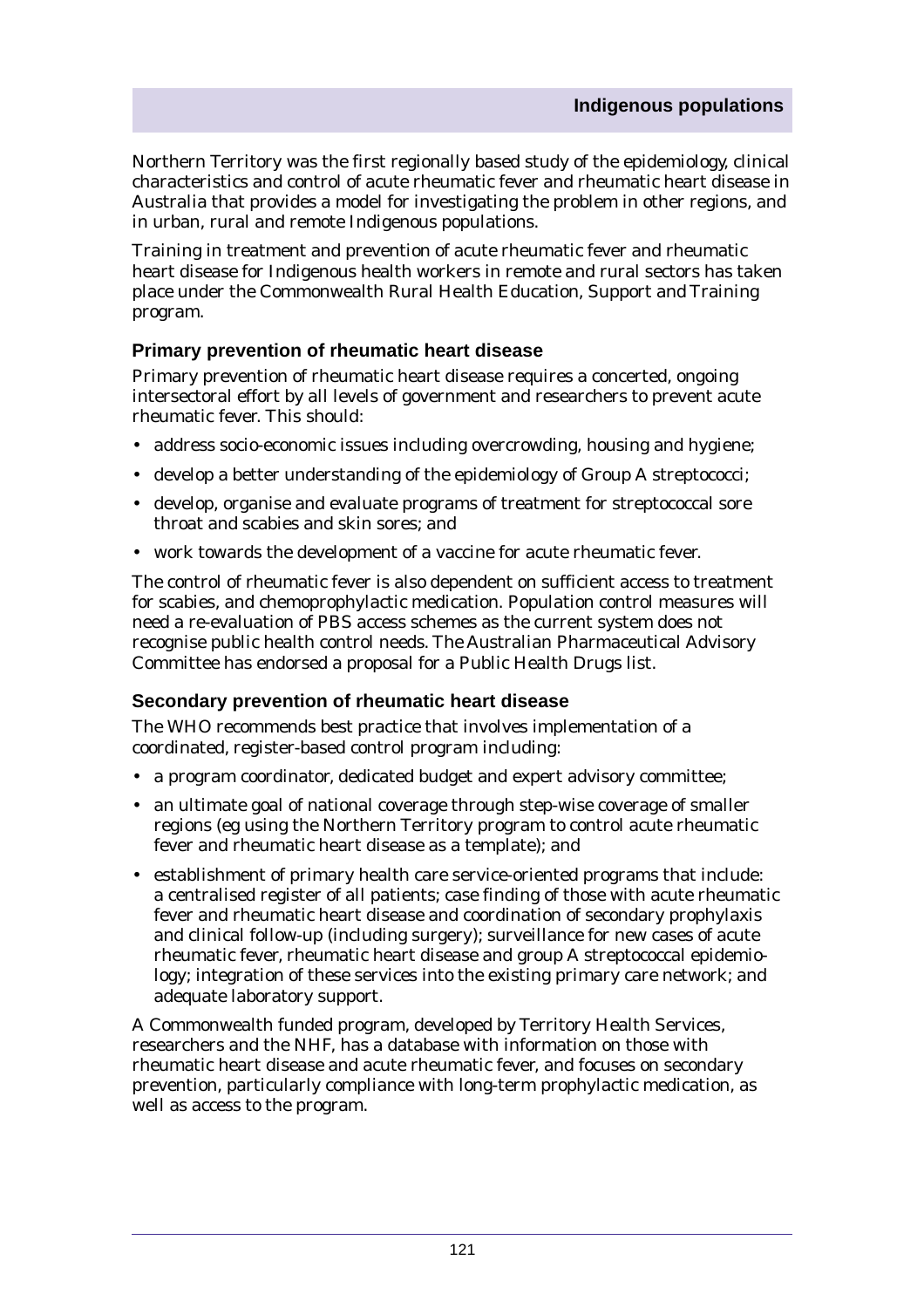#### **Key points — Indigenous Australians**

- Heart, stroke and vascular disease is the biggest single cause of excess deaths in Indigenous Australians.
- Death rates for coronary heart disease for the Indigenous population are almost twice as high as the non-Indigenous rate and substantially higher than the corresponding rates for the Indigenous populations of New Zealand and the United States.
- The rapid reduction in heart, stroke and vascular disease mortality in New Zealand Maoris in the early 1970s, from rates comparable with those of the Australian Indigenous population, suggest that similar declines ought to be possible in Australia.
- Levels of the major risk factors such as smoking, high-risk alcohol use and diabetes are over twice as high among Indigenous Australians as among their non-Indigenous counterparts.
- Despite the higher levels of mortality and morbidity in the Indigenous population:
	- programs for prevention are fragmented and there are no clearly identified sources of funding for such programs at an appropriate scale; and
	- in total, efforts currently under way are insufficient to allow a real prospect of achieving the nationally agreed 10-year target of a 50 per cent reduction in mortality from coronary heart disease or of achieving the related targets for risk factors.
- While there will be gains from improved access to treatment, there is even greater potential for gain from improved primary and secondary prevention. These services should not be seen as competitive and all need to be adequately funded under a balanced and comprehensive approach.
- Rheumatic heart disease represents a significant and entirely preventable cause of morbidity and mortality among Indigenous Australians. Organised primary health care is essential for the control of rheumatic fever.
- There is a need for a national training program to ensure adequate levels of skilled Indigenous health staff.

# **6.2 Remote populations**

In terms of cardiovascular health, the major issues for remote populations are about access to services rather than health differentials. Mortality from heart, stroke and vascular disease, other than rheumatic heart disease, is marginally higher in remote than in urban areas (Table 6.4). However, in remote areas, mortality from rheumatic heart disease is almost three times that in urban areas. In remote areas where the Indigenous population makes up a higher proportion of the population than in urban or rural areas, high Indigenous mortality contributes significantly to the higher mortality (Figure 6.1).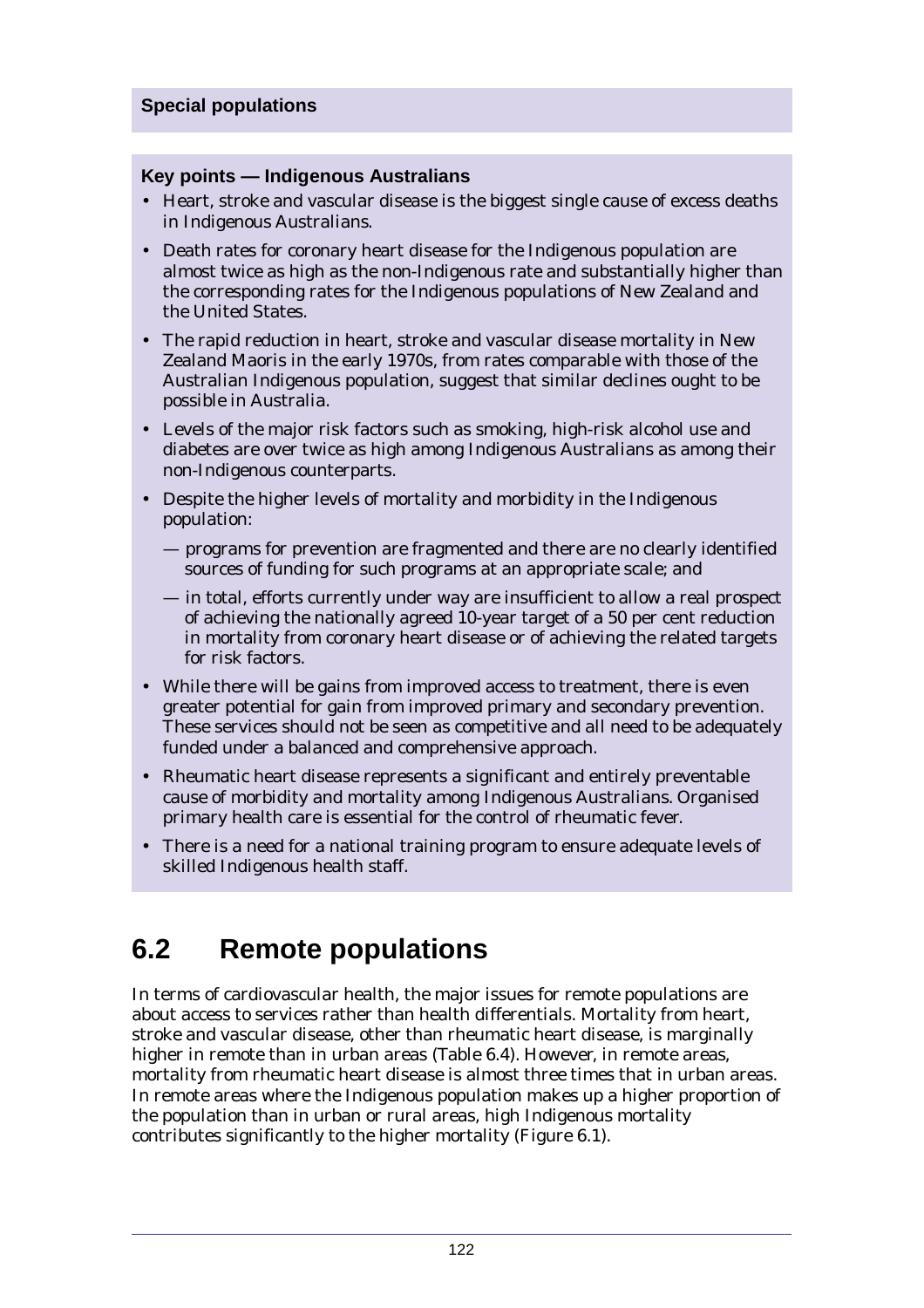|                                |       | <b>Males</b> |            |       | <b>Females</b> |            |
|--------------------------------|-------|--------------|------------|-------|----------------|------------|
| <b>Disease</b>                 | Urban | Remote area  | Rate ratio | Urban | Remote area    | Rate ratio |
| Coronary heart<br>disease      | 198.2 | 215.2        | 1.1        | 109.1 | 118.2          | 1.1        |
| Stroke                         | 67.6  | 70.2         | 1.0        | 59.8  | 62.4           | 1.0        |
| Rheumatic heart<br>disease     | 1.4   | 3.8          | 2.8        | 2.0   | 4.9            | 2.4        |
| Circulatory system<br>diseases | 330.7 | 359.5        | 1.1        | 216.8 | 236.7          | 1.1        |

#### **Table 6.4: Death rates and rate ratios, by type of area, selected heart, stroke and vascular diseases, 1994–1996**

Note: Rate ratio = remote:urban rate.

Rates, given as per 100,000 population, are age standardised to the 1991 Australian population.

Source: Mathur & Gajanayake (1998).

The situation in Queensland is somewhat different from the Australian average. For heart, stroke and vascular disease in total, and for coronary heart disease, stroke and hypertension separately, mortality rates in remote areas are generally substantially above both capital city and rural rates. These differences in Queensland persist, although at a substantially reduced level, even after allowing for the effects of a high Indigenous population (Muller et al 1998).



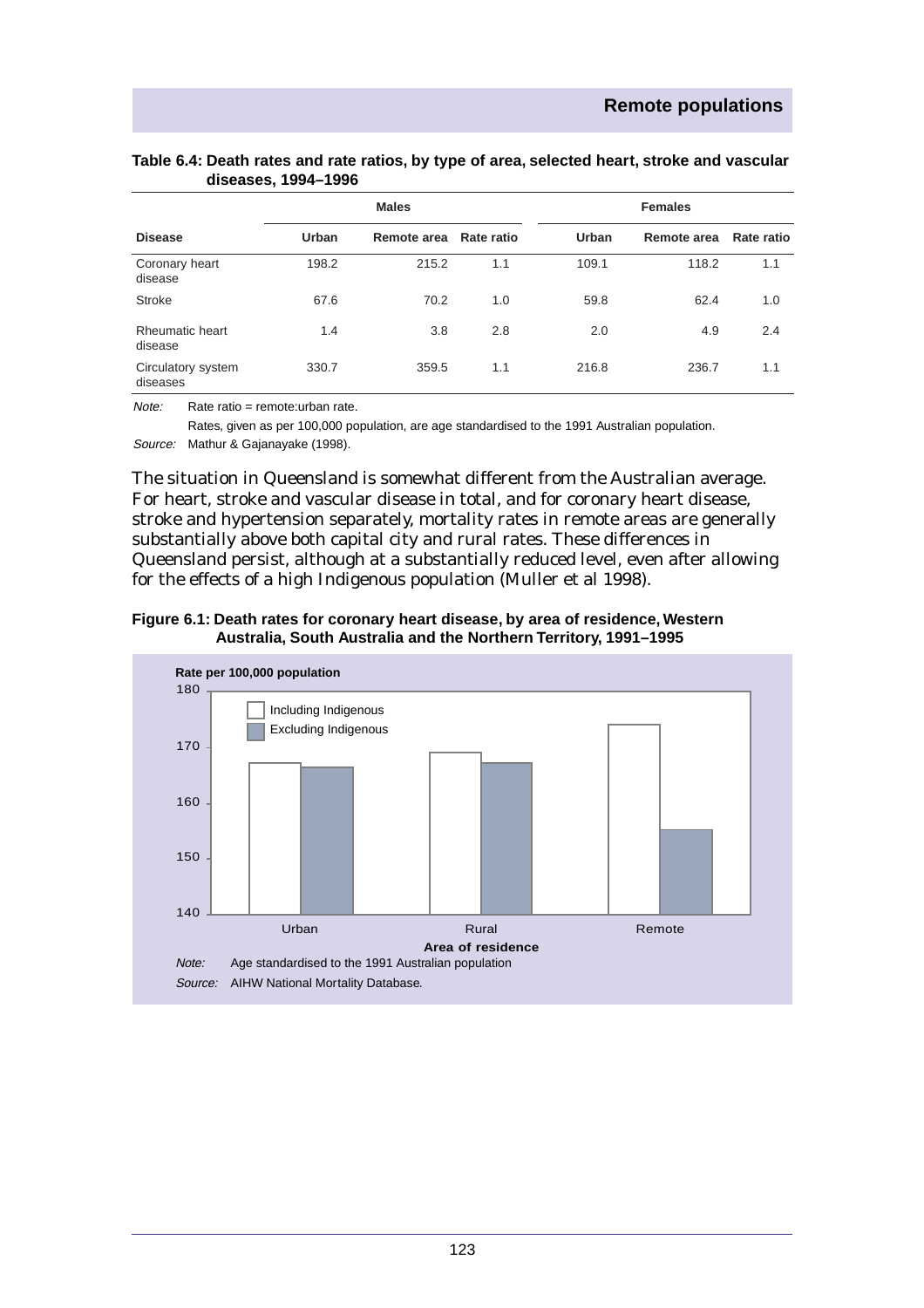# **Prevalence of risk factors in remote populations**

There is little difference in the prevalence of risk factors between remote and urban areas, when differences in age profiles are taken into account (Table 6.5).

|                               |       | Prevalence rate (%) |                | <b>Rate ratios</b> |              |  |
|-------------------------------|-------|---------------------|----------------|--------------------|--------------|--|
| <b>Risk factor</b>            | Urban | Rural               | Remote         | Rural:urban        | Remote:urban |  |
| Smoker                        | 24    | 26                  | 24             | 1.1                | 1.0          |  |
| Never smoked                  | 50    | 46                  | 47             | 0.9                | 0.9          |  |
| Overweight or obese           | 43    | 44                  | 48             | 1.0                | 1.1          |  |
| No physical activity          | 34    | 32                  | 36             | 0.9                | 1.1          |  |
| <b>Diabetes</b>               | 2     | 2                   | $\overline{2}$ | 1.0                | 1.0          |  |
| Medium-risk alcohol<br>intake | 5     | 6                   | 5              | 1.2                | 1.0          |  |
| High-risk alcohol<br>intake   | 3     | 4                   | $\overline{4}$ | 1.3                | 1.3          |  |

**Table 6.5: Prevalence of risk factors by area of residence,\* Australia, 1995**

\* The Australian Capital Territory and Brisbane are treated as urban; the Northern Territory is treated as rural; other Queensland metropolitan/rural centres are treated as rural. Based on self reports except for diabetes, which is a derived measure.

Note: Age standardised to the 1991 Australian population.

Source: 1995 National Health Survey (ABS 1997c).

# **Admissions to hospital and rates for heart, stroke and vascular disease procedures**

Hospital separation rates for coronary heart disease and stroke are higher in remote than in urban areas except for coronary heart disease in males (Table 6.6).

|                           | disease and stroke, 1996–97 |              |            |       |                |            |
|---------------------------|-----------------------------|--------------|------------|-------|----------------|------------|
|                           |                             | <b>Males</b> |            |       | <b>Females</b> |            |
| <b>Disease</b>            | Urban                       | Remote area  | Rate ratio | Urban | Remote area    | Rate ratio |
| Coronary heart<br>disease | 1,110                       | 1.100        | 1.0        | 490   | 670            | 1.4        |
| <b>Stroke</b>             | 300                         | 420          | 1.4        | 200   | 320            | 1.6        |

**Table 6.6: Hospital separation rates and rate ratios, by type of area, coronary heart** .<br>distribution **4000 07** 

Notes: Rates, age standardised to the 1991 Australian population, are given as per 100,000 population. Rate ratio = remote:urban rate.

Source: AIHW National Hospital Morbidity Database (unpublished data).

# **Remote populations — issues for health services**

The issues relating to essential services outlined for Indigenous populations are also relevant for remote populations.

Central to the concept of effective health services in remote areas is support for and building of the components of sustainable communities, health service structures and health service providers.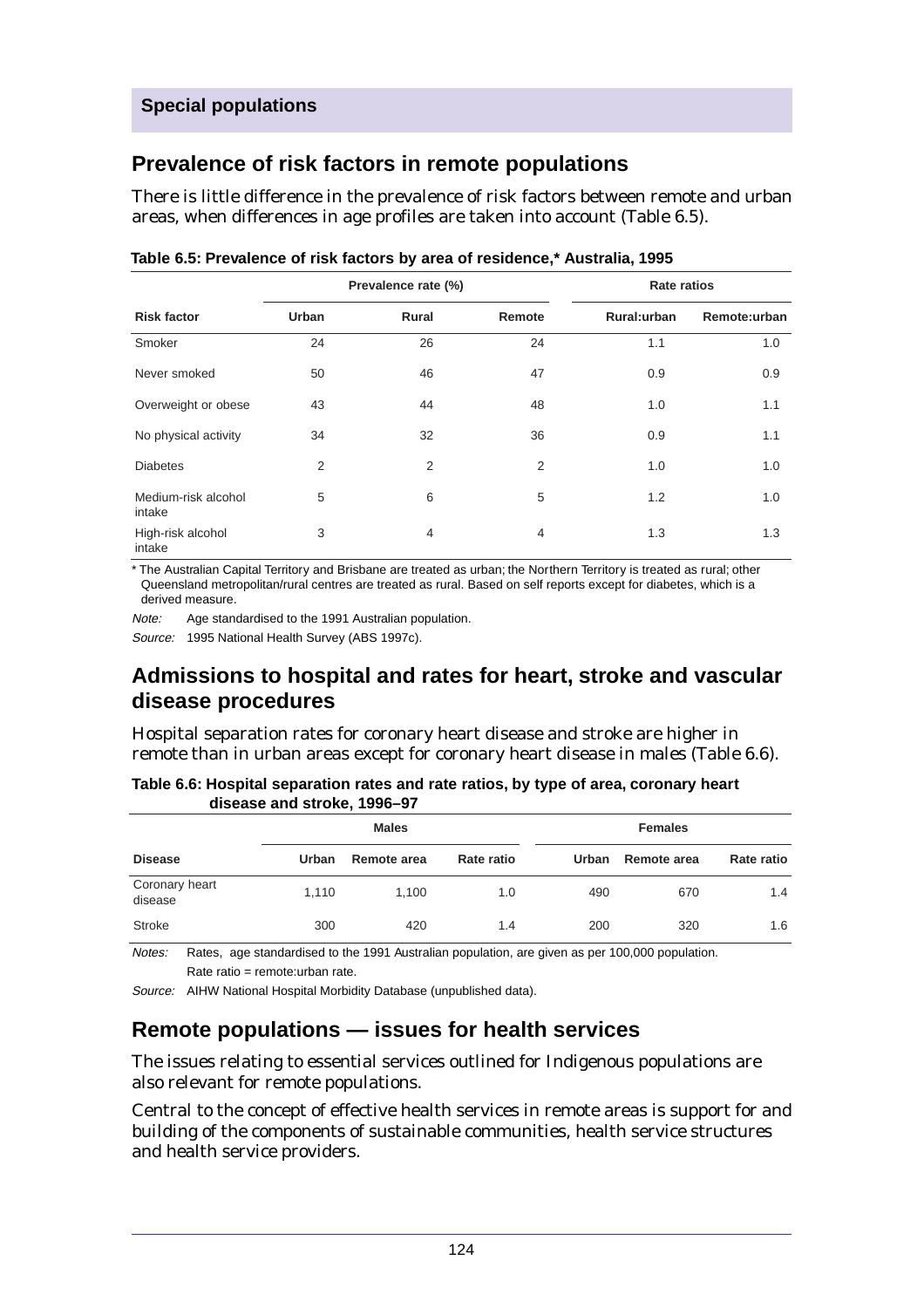This process must involve close collaboration between providers of health services and providers of other services in remote communities.

#### **Workforce and management**

There must be adequate funding and support for:

- sustainable structures for health services such as locally based services and a decentralised model of management;
- providers of health services, including support for relocation and retention of staff and access to ongoing education and locum relief; and
- sustainable access by remote communities to health services, including support for bringing services to communities and allowing community members to travel to services.

Collaborative projects to improve knowledge and skills in emergency treatment and transfer of patients suffering from a cardiovascular event could lead to increases in the survival rates of cardiovascular patients in rural and remote areas. The Flying Doctor remains an integral part of the health care infrastructure available to remote communities.

The Commonwealth Rural Australian Stroke Pilot Study will examine a rural population to determine the incidence, outcome, direct and indirect costs of stroke. The results will be compared with a similar study in a metropolitan population in order to develop both a model for the establishment of sustainable medical research capability in rural areas, and to establish comprehensive regional stroke services for the rural, remote and Indigenous populations of New South Wales.

#### **Primary prevention**

Priorities for primary prevention of heart, stroke and vascular disease in remote areas are nutrition, tobacco smoking and physical activity. To address these priority areas:

- it should be recognised that access to affordable fresh fruit and vegetables is central to primary prevention of heart, stroke and vascular disease (Zatonski et al 1998);
- programs on smoking should target both cessation and prevention of uptake, particularly among the young;
- ongoing support for physical activity should be considered a high priority, with support for a coordinated strategy for involvement of the community in sport; and
- primary health care teams in remote areas should be able to devote sufficient resources to both their clinical and public health components.

#### **Management and secondary prevention**

All members of communities should have access to appropriate training in recognition of symptoms and management of emergencies, including first aid and community and emergency life support for health workers.

Optimum practice for diagnosis and management of heart, stroke and vascular disease in remote areas involves an emphasis on coordination of treatment of coexisting conditions by primary health care teams.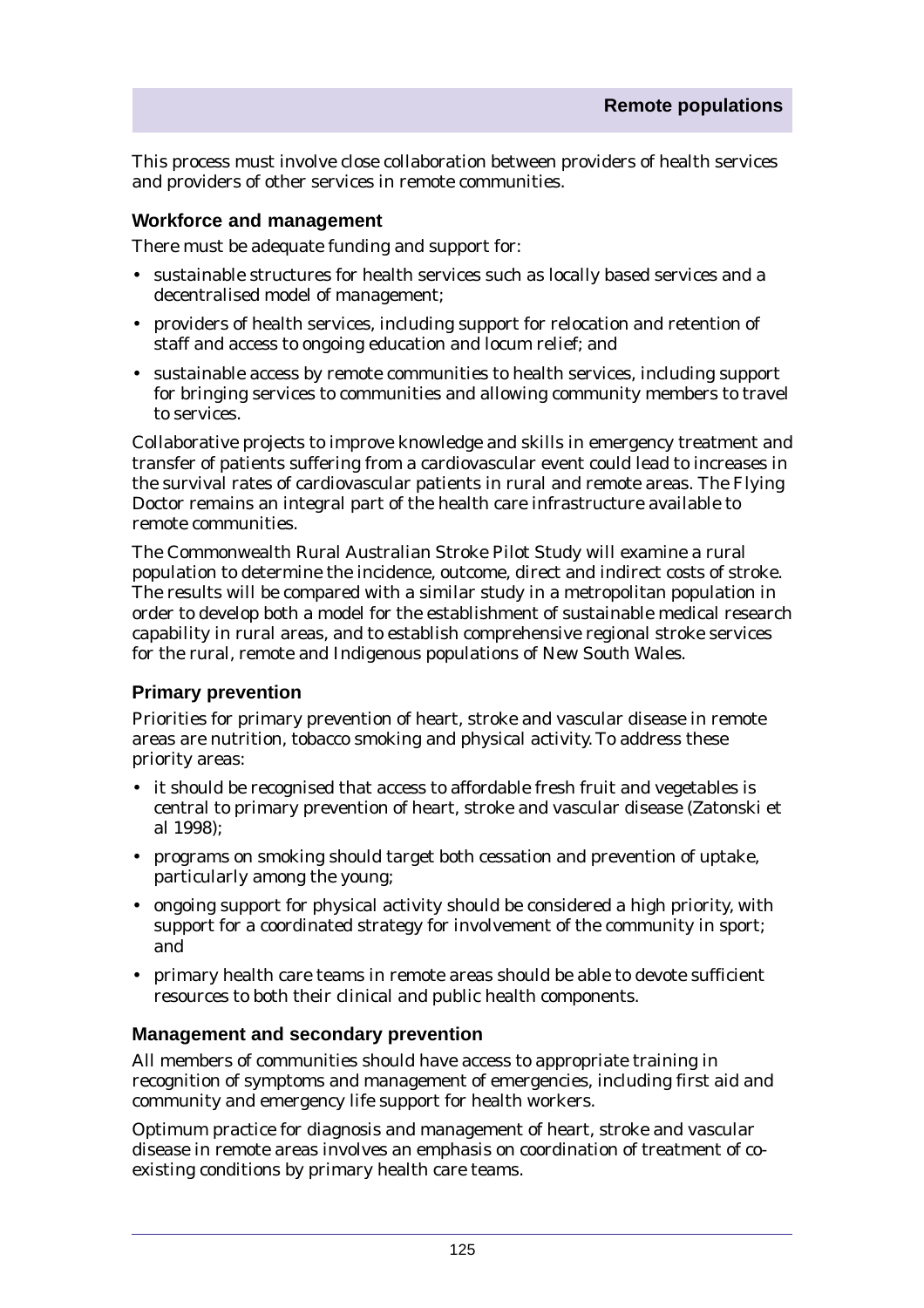The management of chronic heart, stroke and vascular disease requires the appropriate use of health and medical services including pharmaceutical agents. It also requires access either locally by outreach services or by travel to appropriate specialist services.

Rehabilitation services should, as far as possible, be provided locally. This would have the additional benefit of rehabilitation programs becoming a local focus in education for primary prevention. A cardiovascular rehabilitation manual has been developed for rural health workers in Queensland to assist people who cannot access mainstream rehabilitation services.

#### **Funding issues**

Many of the issues regarding funding discussed for Indigenous programs also apply generally to remote areas. Costs of delivery of prevention and primary health care programs in remote areas are two to three times those for urban areas (Burns et al 1998; McDermott 1995).

It is important to develop methods of organisation and funding that strengthen the capacity of clinical services to contribute to early identification and intervention in a wide range of health issues. New funding mechanisms should foster collaboration between public health and clinical services and, where appropriate, facilitate the transfer of resources between clinical services or between public health and clinical services in ways that do not disrupt service delivery.

#### **Key points — Populations in remote areas**

- Mortality from heart, stroke and vascular disease is marginally higher in remote areas than in urban areas, particularly in Queensland.
- The prevalence of risk factors is not significantly different in remote areas than in urban areas. However, the cost, quality and accessibility of food supply in remote areas is a major issue.
- Access to health services is a problem for all people living in remote areas. Distance is a major factor, with poor roads and unreliable communication systems contributing to the isolation.
- The difficulties of recruitment and retention of health professionals in remote areas are generally appreciated. The problems of professional and geographical isolation, continuing education and overwork, accommodation and transport are all issues that have an impact on staff and ultimately on delivery of services.
- There should be a strategic and coordinated approach to the development and implementation of prevention programs and primary health care in remote areas, with sufficient funds allocated for this purpose. All programs must be appropriate to local needs and conditions.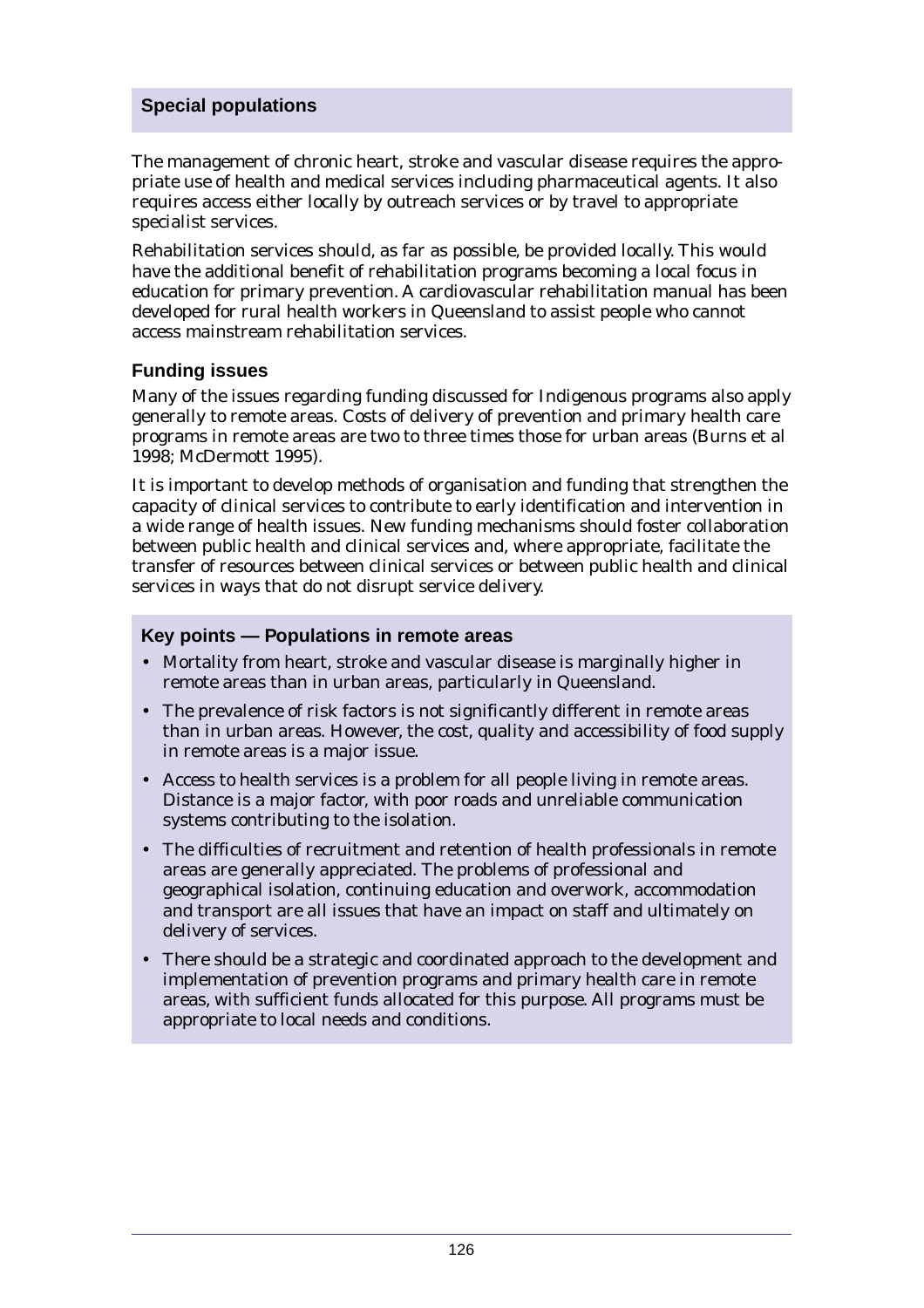# **6.3 Socio-economically disadvantaged people**

In Australia, as in other developed countries, socio-economically disadvantaged people are at greater risk of heart, stroke and vascular disease. The relationship has been documented for mortality from coronary heart disease and stroke, and for related illness and risk factors (Dobson et al 1985; National Health Strategy 1992; Mathers 1994; Bennett 1995; 1996). Within developed countries, the pattern of higher rates of illness and death among socio-economically disadvantaged people holds for most diseases, not only heart, stroke and vascular disease (Marmot et al 1987; Feinstein 1993; Kapland & Keil 1993). As discussed in Chapter 3, the evidence suggests the contribution of structural factors such as people's economic resources, education, living and working conditions, social support and access to health care in addition to behavioural risk factors (National Health Strategy 1992).

# **Socio-economic disadvantage and mortality from heart, stroke and vascular disease**

In Australia, socio-economic inequalities existed at the time mortality from heart, stroke and vascular disease peaked during the late 1960s. There is evidence for males that socio-economic inequalities widened during the 1970s (Gibberd et al 1984; Dobson et al 1985; Hardes et al 1985), continued to widen during the early 1980s, stabilised thereafter and persisted into the 1990s (Bennett 1996).

Mortality rates for coronary heart disease and stroke are especially high among people of working age living in the most socio-economically disadvantaged areas (lowest quintile). Their cardiovascular death rates are around double those among people living in the least socio-economically disadvantaged areas (highest quintile) (Table 6.7). There is a clear and consistent gradient of increasing standardised death rates with increasing socio-economic disadvantage.

|                                       |                | <b>Males</b>    |            |                | <b>Females</b>  |            |
|---------------------------------------|----------------|-----------------|------------|----------------|-----------------|------------|
| <b>Disease</b>                        | <b>Low SES</b> | <b>High SES</b> | Rate ratio | <b>Low SES</b> | <b>High SES</b> | Rate ratio |
| Coronary heart<br>disease             | 107.5          | 60.9            | 1.8        | 31.3           | 14.0            | 2.2        |
| <b>Stroke</b>                         | 22.0           | 8.5             | 2.6        | 13.8           | 7.3             | 1.9        |
| Heart, stroke and<br>vascular disease | 155.7          | 84.9            | 1.8        | 56.7           | 27.7            | 2.1        |

| Table 6.7: Death rates for heart, stroke and vascular diseases, by socio-economic status |  |
|------------------------------------------------------------------------------------------|--|
| of area of residence, ages 25–64, 1991                                                   |  |

Notes: Estimates, given as per 100,000 population, are age standardised to the 1991 Australian population and are defined by quintiles of socio-economic disadvantage according to the Index of Relative Socio-economic Disadvantage for the area of their usual residence.

Rate ratio = Low SES:high SES rate.

Source: AIHW National Mortality Database.

# **Socio-economic disadvantage and risk factors**

Risk factors which are known to increase the risk of developing heart, stroke and vascular disease are far more prevalent in people of low socio-economic status than those of high socio-economic status (Mathers 1994; Bennett 1995; 1996).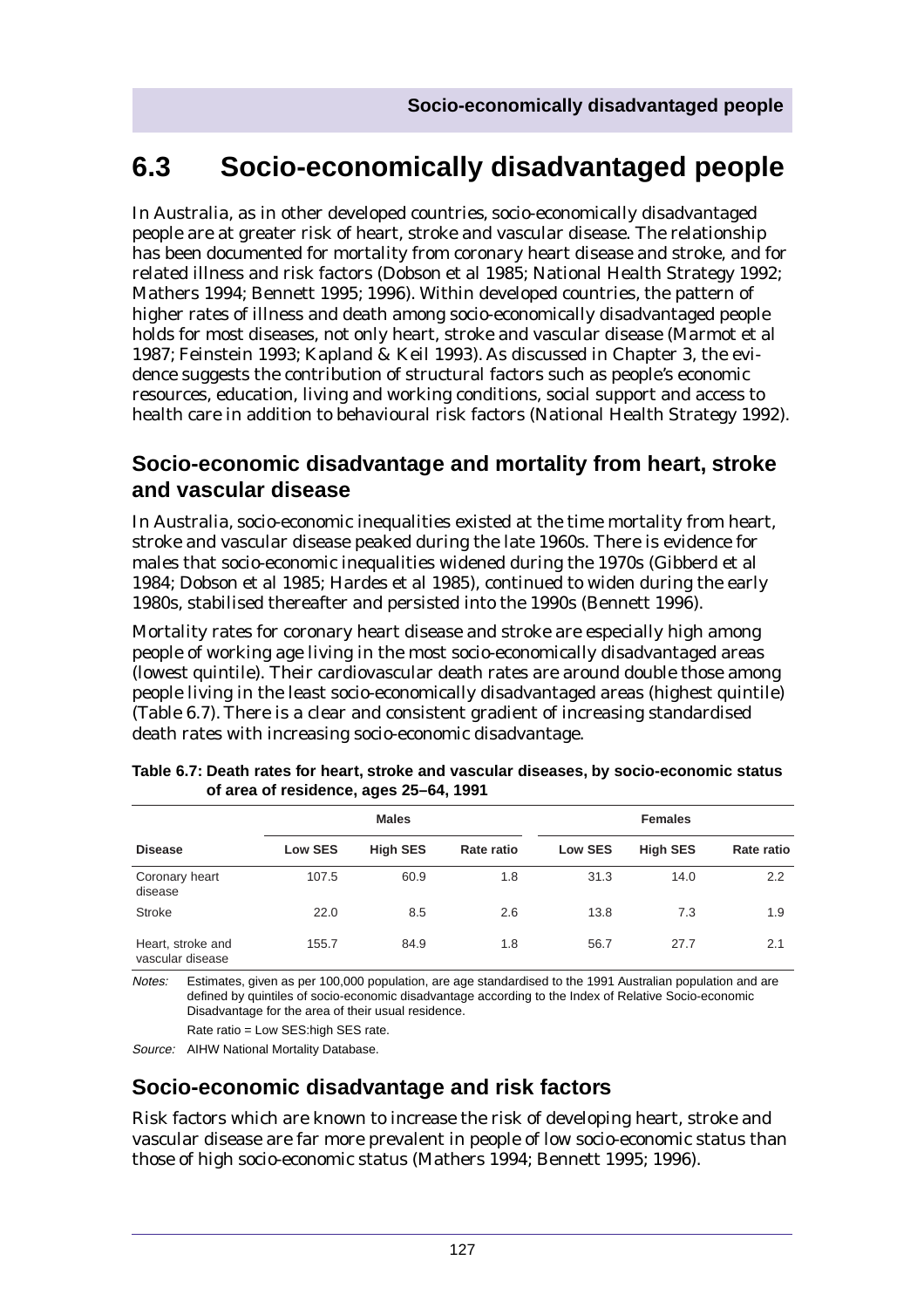Smoking is strongly influenced by the social circumstances in which people live, and is more common among people in unskilled occupations, unemployed people, Indigenous people, young adults with children and lone parents. Smoking is almost twice as common among people in disadvantaged circumstances (Table 6.8). Excessive drinking, physical inactivity, obesity and high blood pressure are also more prevalent in low than in high socio-economic groups (Table 6.8).

|                          |      | <b>Males</b>             |            |      | <b>Females</b>                 |            |
|--------------------------|------|--------------------------|------------|------|--------------------------------|------------|
| <b>Risk factor</b>       |      | Low SES (%) High SES (%) | Rate ratio |      | Low SES $(\%)$ High SES $(\%)$ | Rate ratio |
| Hypertension             | 19.0 | 14.4                     | 1.3        | 14.5 | 7.2                            | 2.0        |
| High cholesterol         | 20.4 | 19.2                     | 1.1        | 18.9 | 13.9                           | 1.4        |
| Overweight<br>(BMI > 25) | 49.8 | 50.3                     | 1.0        | 40.2 | 31.4                           | 1.3        |
| Obese<br>(BMI > 30)      | 14.2 | 9.5                      | 1.5        | 15.5 | 8.5                            | 1.8        |
| Smoking                  | 35.9 | 18.5                     | 1.9        | 27.5 | 15.1                           | 1.8        |
| At-risk alcohol intake   | 6.3  | 3.7                      | 1.7        | 1.5  | 1.3                            | 1.2        |
| Physical inactivity      | 37.0 | 27.0                     | 1.4        | 39.3 | 29.1                           | 1.4        |

| Table 6.8: Prevalence of risk factors for heart, stroke and vascular disease, by socio- |  |
|-----------------------------------------------------------------------------------------|--|
| economic status (SES), 1995                                                             |  |

Notes: Estimates for high blood pressure and high cholesterol relate to people aged 25–64, living in State capital cities, 1989, with SES based on highest level of education completed. Estimates for other risk factors are national estimates based on self-reported data from people aged 18 or more, 1995, with SES based on socioeconomic disadvantage of area of residence.

Rate ratio = Low SES:high SES rate.

BMI = body mass index.

Sources: National Health Survey 1995 and NHF Risk factor Prevalence Survey 1989, derived data.

Socio-economic inequalities in risk factors vary by age group as well as by sex, and also vary over time. During the 1980s, people who were socio-economically disadvantaged improved their cardiovascular risk factor profile overall but their relatively worse position compared with people of higher socio-economic status persists (Bennett 1996).

# **Tackling socio-economic inequalities in health**

Socio-economic inequalities in the health of Australians have been demonstrated repeatedly over recent decades for most diseases. The international evidence for socio-economic inequalities in health status and health outcomes is also substantial.

Although the causes of inequalities in health are complex and not fully understood, it is clear that a combination of factors is at work (National Health Strategy 1992). Differences in risk behaviours make an important contribution to socio-economic inequalities in health, but they are not believed to be a complete explanation (Blaxter 1990). For future interventions to be fully effective in improving the nation's health, it will be important to recognise that risk factors themselves are strongly influenced by the circumstances in which people live and work (Link & Phelan 1995).